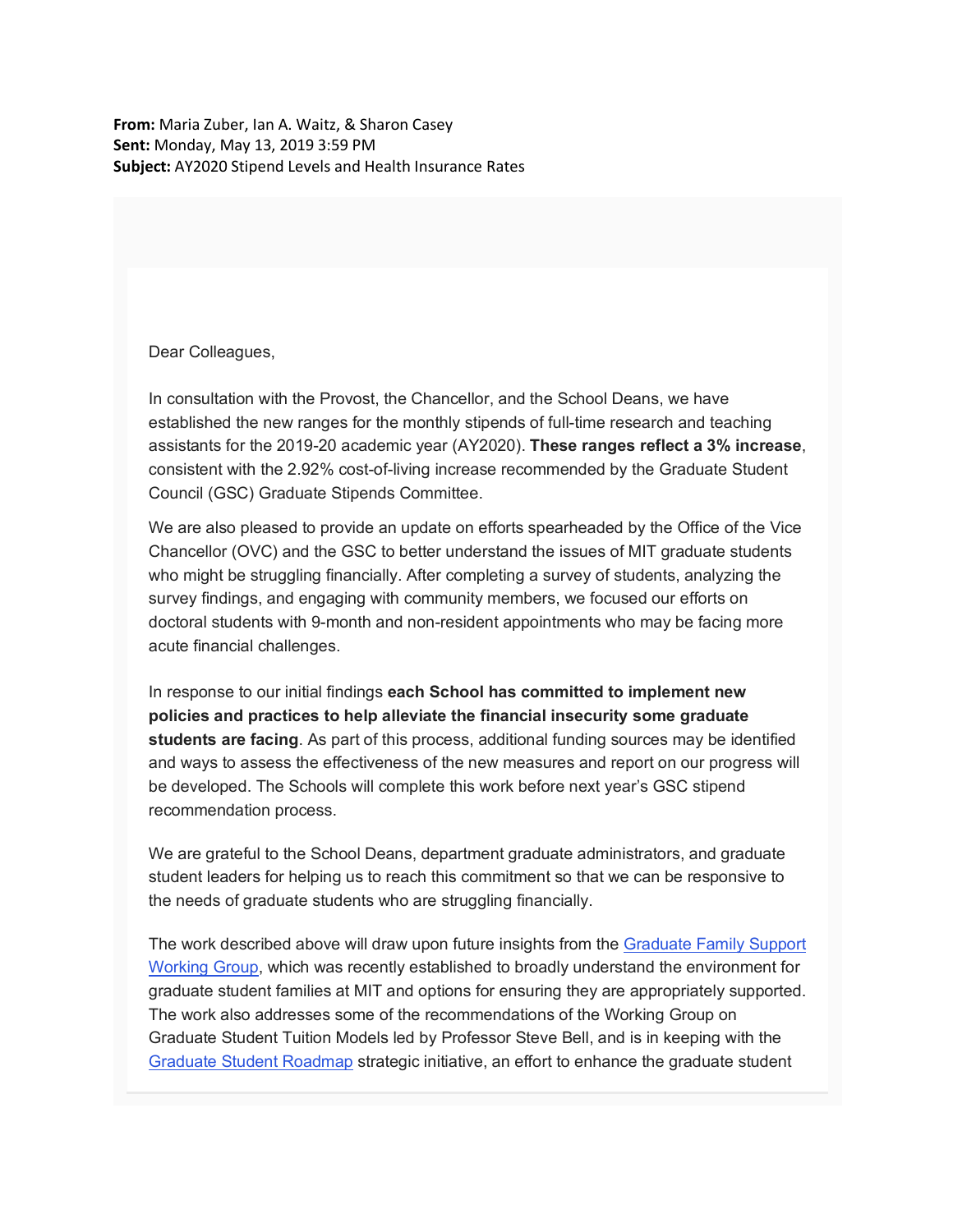experience at MIT.

Finally, this letter outlines health plan rates for students and their dependents who are enrolled in the MIT Student Medical Plan and MIT Student Extended Insurance Plan. Health plan rate increases have been kept to 5% on average. Our health insurance costs will continue to be below those of our peers for most of our students, especially for students with partners, dependents, and families.

Departments and programs that wish to establish stipends outside these ranges must have written approval from the School Dean, the Vice Chancellor, and the Vice President for Research.

Please be aware that it is required that we maintain written documentation of approval on all graduate program rates that deviate from the established ranges.

For more information about the graduate student stipend ranges and health insurance rates, please refer to the related FAQ. Departments are encouraged to share the link with students.

Sincerely,

Maria Zuber, Vice President for Research Ian A. Waitz, Vice Chancellor for Undergraduate and Graduate Education Sharon Casey, Health Plans Manager

## **Stipends for full time-research and teaching assistants**

The graduate stipend rate will increase by 3% in AY2020.

## **RA STIPEND LEVELS**

*Doctoral* Monthly: \$3,283 Annual (12 mo.): \$39,391 High Range +15%: \$45,300 Low Range -10%: \$35,452

*SM Level* Monthly: \$2,999 Annual (12 mo.): \$35,992 High Range +15%: \$41,391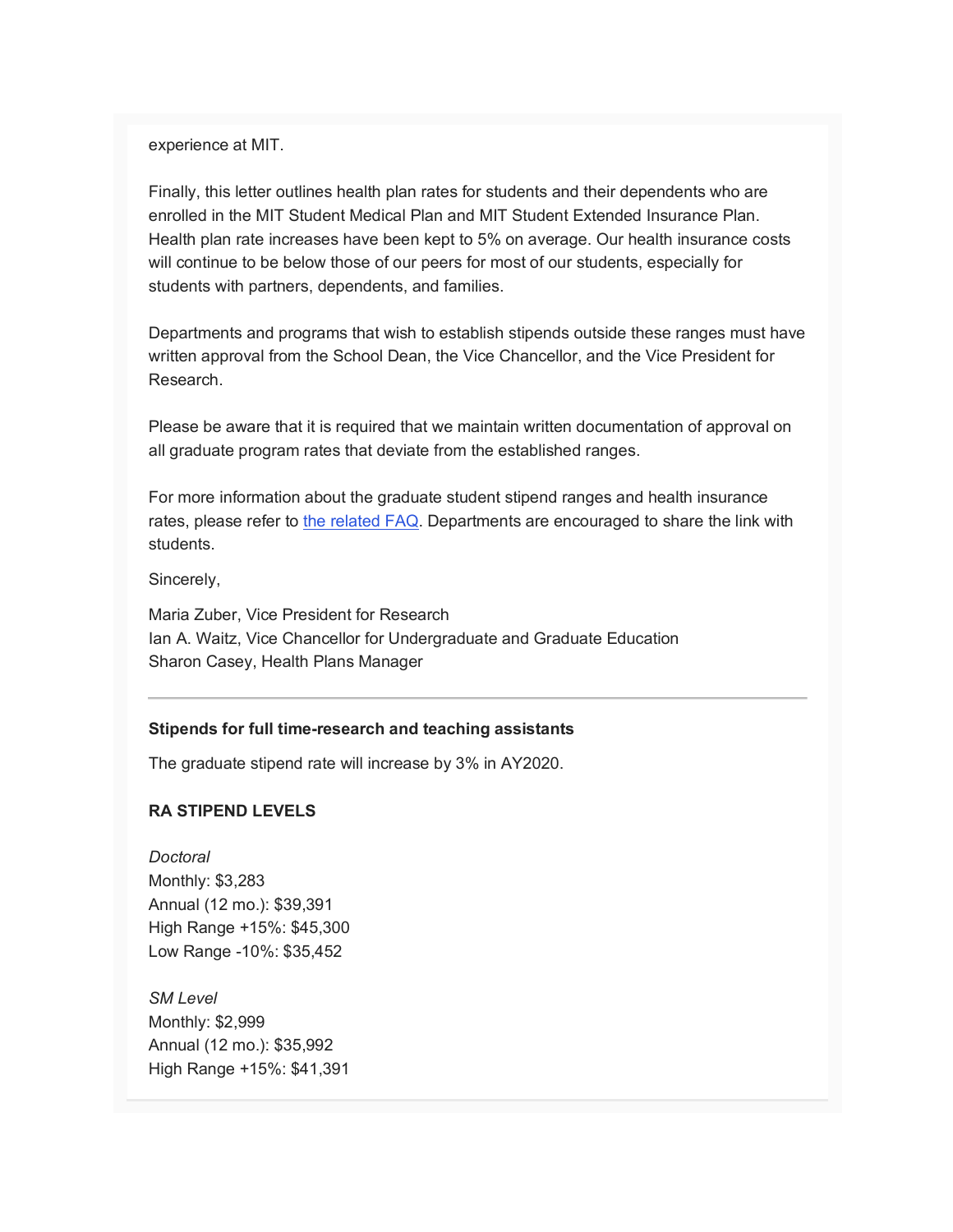Low Range -10%: \$32,393

#### **TA STIPEND LEVELS**

*Contact* Monthly: \$3,361 Annual (12 mo.): \$40,331 High Range +15%: \$46,380 Low Range -10%: \$36,298

*Support* Monthly: \$3,030 Annual (12 mo.): \$36,363 High Range +15%: \$41,818 Low Range -10%: \$32,727

# **Health Insurance**

For AY2020, we have been able to keep health plan rate increases to 5%, on average, for students and their dependents who are enrolled in the MIT Student Medical Plan and MIT Student Extended Insurance Plan.

This rate increase translates to an additional \$10.42 per month for individual students and up to an additional \$33.59 per month for families.

Students currently enrolled in an outside plan with comparable coverage who wish to waive the MIT Student Extended Plan coverage must do so before **August 15**, or they will be charged a late-waiver fee of \$150. Rates for health plans available through MIT for students and their family members are listed in the tables below.

Note that the first table ("Combined") shows the cost of purchasing both the MIT Student Medical Plan and the MIT Student Extended Insurance Plan. Students with comparable coverage may waive Extended Plan coverage, but even if they waive, they will remain enrolled in the MIT Student Medical Plan, because it is included in tuition. Family members may enroll in the MIT Student Medical Plan only — with costs shown in the second table or they may enroll in the combined plans. However, they cannot purchase Extended-Planonly coverage.

# **Combined (total annual cost to purchase both the MIT Student Medical Plan and MIT Student Extended Insurance Plan)**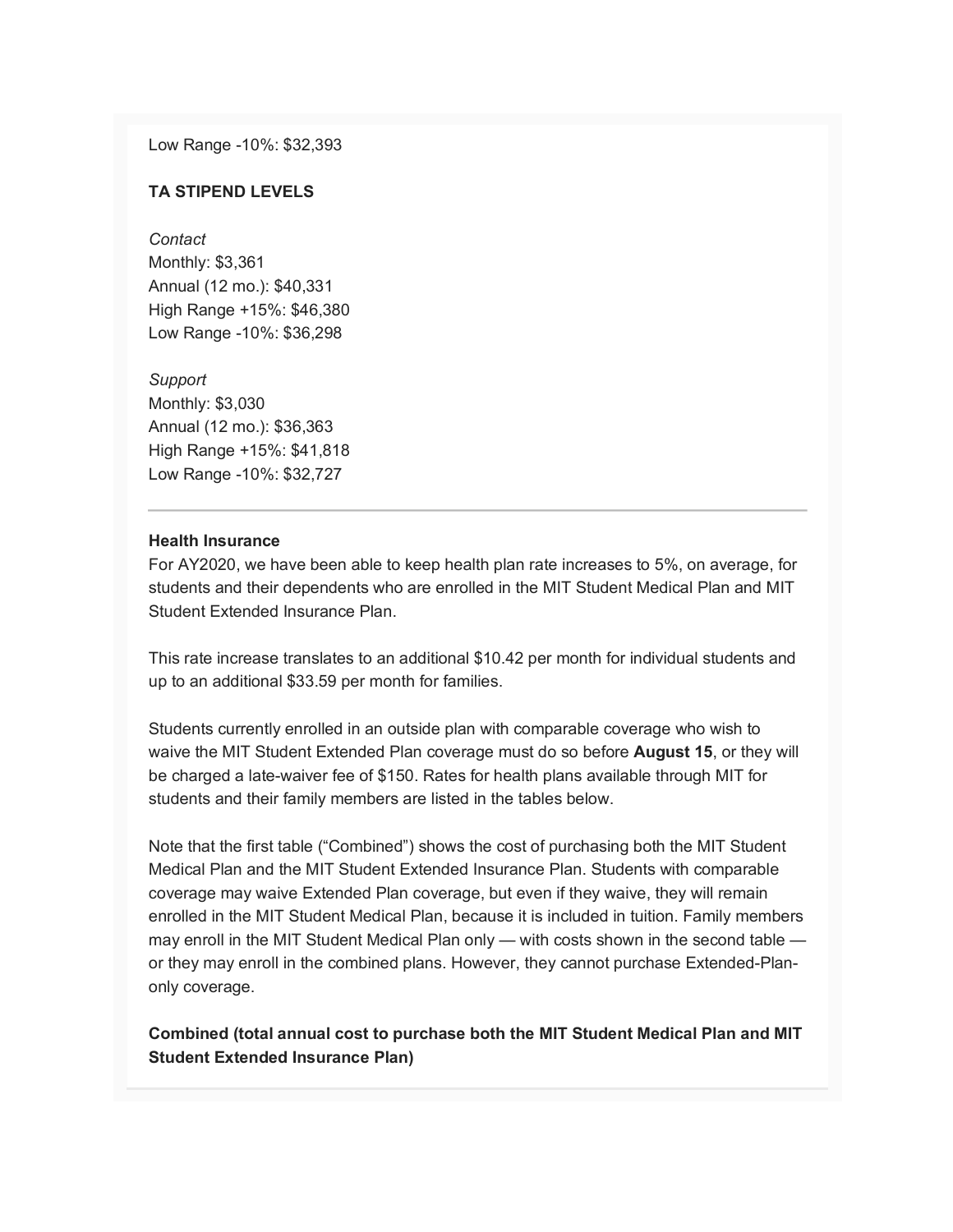**STUDENTS** (automatic enrollment) **Annual AY2019**: \$3,144 **Annual AY2020**: \$3,269 **Annual (\$) Change**: \$125 **Annual % Change**: 4%

**STUDENT AND PARTNER Annual AY2019**: \$6,576 **Annual AY2020**: \$6,927

**Annual (\$) Change**: \$351 **Annual % Change**: 5%

**STUDENT AND DEPENDENT(S) Annual AY2019**: \$4,212 **Annual AY2020**: \$4,389 **Annual (\$) Change**: \$177 **Annual % Change**: 4%

**FAMILY** (student, partner, and dependents) **Annual AY2019**: \$7,644 **Annual AY2020**: \$8,047 **Annual (\$) Change**: \$403 **Annual % Change**: 5%

**MIT Student Medical Plan Only (total annual cost to purchase just the MIT Student Medical Plan)**

**STUDENTS** (automatic enrollment) **Annual AY2019**: Cost included with tuition **Annual AY2020**: Cost included with tuition **Annual (\$) Change**: Cost included with tuition **Annual % Change**: N.A.

**STUDENT AND PARTNER Annual AY2019**: \$1,536 **Annual AY2020**: \$1,584 **Annual (\$) Change**: \$48 **Annual % Change**: 3%

**STUDENT AND DEPENDENT(S) Annual AY2019**: \$768